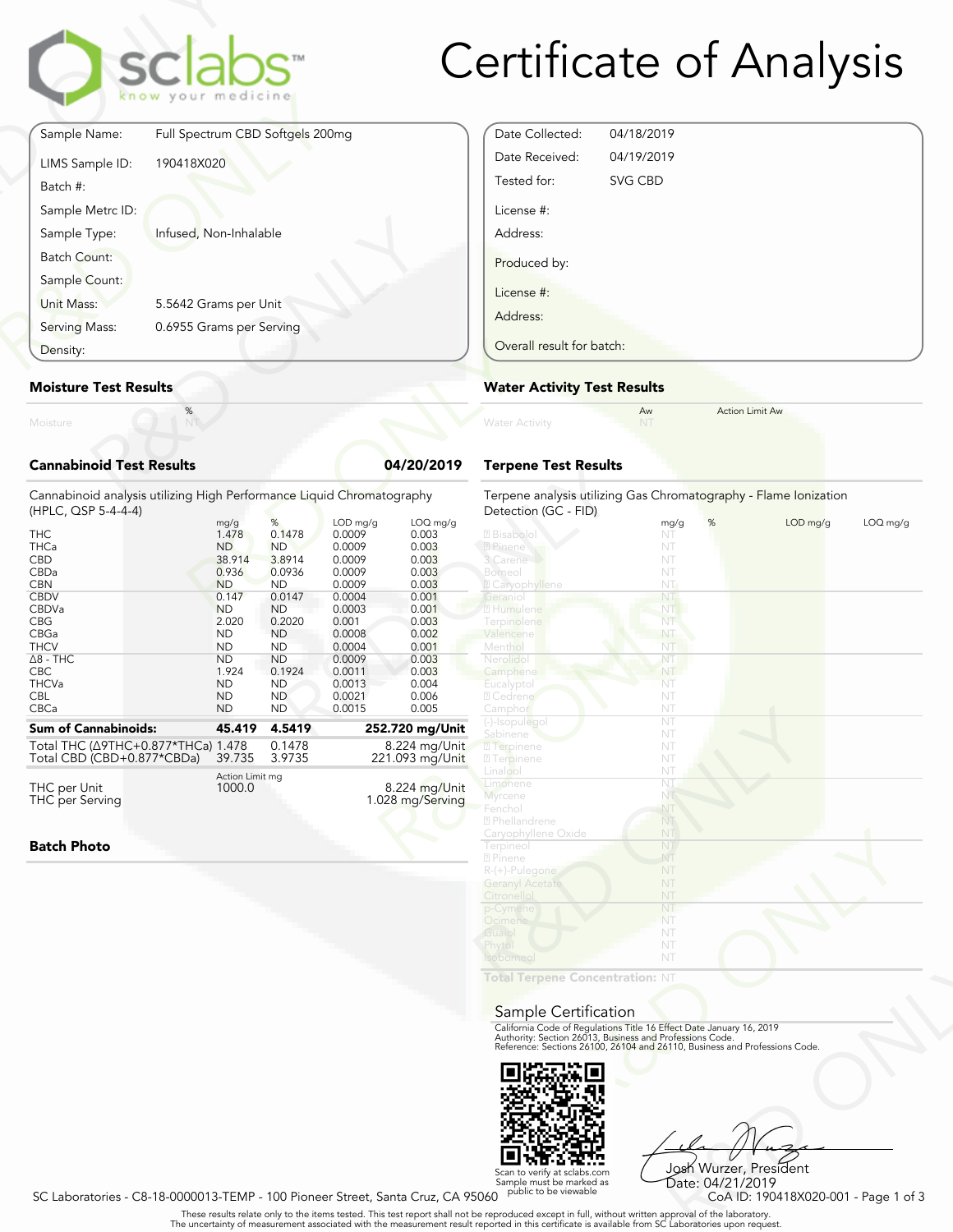## Fype: Infused, Non-Inhalable<br>
unnt:<br>
Sount:<br>
S. 5.5642 Grams per Unit<br>
Mass: 0.6955 Grams per Serving<br> **Test Results**<br>
Fungicide and plant growth regulator analysis utilizing<br>
S. Spectrometry and GC-Mass Spectrometry<br>
MT<br> Finance: Full Spectrum CBD Softgels 200r<br>
LIMS Sample ID: 190418X020<br>
Batch #:<br>
Sample Metrc ID:<br>
Sample Type: Infused, Non-Inhalable<br>
Batch Count:<br>
Sample Count:<br>
Unit Mass: 5.5642 Grams per Unit<br>
Serving Mass: 0.6955 Gra Sample Name: Full Spectrum C<br>
En ow your metal<br>
EliMS Sample ID: 190418X020<br>
Batch #:<br>
Sample Type: Infused, Non-In Sample Name: Full Spectrum CBD Softgels 200mg LIMS Sample ID: 190418X020 Batch #: Sample Metrc ID: Sample Type: Infused, Non-Inhalable Batch Count: Sample Count: Unit Mass: 5.5642 Grams per Unit Serving Mass: 0.6955 Grams per Serving Density:

#### **Pesticide Test Results**

#### Pesticide, Fungicide and plant growth regulator analysis utilizing HPLC-Mass Spectrometry and GC-Mass Spectrometry

| Density:                                                                                       |                                                                                                                       | Overall result for batch:                                                                  |
|------------------------------------------------------------------------------------------------|-----------------------------------------------------------------------------------------------------------------------|--------------------------------------------------------------------------------------------|
| <b>Pesticide Test Results</b>                                                                  | <b>Pesticide Test Results</b>                                                                                         |                                                                                            |
|                                                                                                | Pesticide, Fungicide and plant growth regulator analysis utilizing<br>HPLC-Mass Spectrometry and GC-Mass Spectrometry | Pesticide, Fungicide and<br><b>HPLC-Mass Spectrometry</b>                                  |
| Abamectin<br>Acephate<br>Acequinocyl<br>Acetamiprid<br>Azoxystrobin<br><b>Bifenazate</b>       | LOD µg/g LOQ µg/g<br>Action Limit µg/g<br>$\mu$ g/g<br>NT<br>NT<br>NT<br>NT<br>NT<br>NT                               | Aldicarb<br>Carbofuran<br>Chlordane<br>Chlorfenapyr<br>Chlorpyrifos<br>Coumaphos           |
| <b>Bifenthrin</b><br>Boscalid<br>Captan<br>Carbaryl<br>Chlorantraniliprole                     | NT<br>NT<br>NT<br>NT<br>NT                                                                                            | Daminozide<br><b>DDVP</b> (Dichlorvos)<br><b>Dimethoate</b><br>Ethoprop(hos)<br>Etofenprox |
| Clofentezine<br>Cyfluthrin<br>Cypermethrin<br>Diazinon<br>Dimethomorph                         | NT<br>NT.<br>NT<br>NT<br>NT                                                                                           | Fenoxycarb<br>Fipronil<br>Imaza i<br>Methiocarb<br>Methyl parathion                        |
| Etoxazole<br>Fenhexamid<br>Fenpyroximate<br>Flonicamid                                         | NT<br>NT<br>NT<br>NT                                                                                                  | Mevinphos<br>Paclobutrazo<br>Propoxur<br>Spiroxamine                                       |
| Fludioxonil<br>Hexythiazox<br>Imidacloprid<br>Kresoxim-methyl<br>Malathion                     | NT<br>NT<br>NT<br>NT<br>NT                                                                                            | Thiacloprid<br><b>Heavy Metal Test Res</b>                                                 |
| Metalaxyl<br>Methomyl<br>Myclobutanil<br>Naled                                                 | NT<br>NT<br>NT<br>NT<br>NT                                                                                            | Heavy metal analysis utiliz<br>Spectrometry (ICP-MS)<br>Cadmium                            |
| Oxamyl<br>Pentachloronitrobenzene<br>Permethrin<br>Phosmet<br>Piperonylbutoxide<br>Prallethrin | NT<br>NT<br>NT<br>NT<br>NT                                                                                            | Lead<br>Arsenic<br>Mercury                                                                 |
| Propiconazole<br>Pyrethrins<br>Pyridaben<br>Spinetoram<br>Spinosad                             | NT<br>NT<br>NT<br>NT<br>NT                                                                                            |                                                                                            |
| Spiromesifen<br>Spirotetramat<br>Tebuconazole<br>Thiamethoxam<br>Trifloxystrobin               | NT<br>NT<br>NT<br>NT<br>NT                                                                                            |                                                                                            |

### **Mycotoxin Test Results**

Mycotoxin analysis utilizing HPLC-Mass Spectrometry<br>μg/kg Aflatoxin B1, B2, G1, G2 NT MT Action Limit μg/kg LOD μg/kg LOQ μg/kg NT

# Certificate of Analysis

| Date Collected:           | 04/18/2019 |  |
|---------------------------|------------|--|
| Date Received:            | 04/19/2019 |  |
| Tested for:               | SVG CBD    |  |
| License #:                |            |  |
| Address:                  |            |  |
| Produced by:              |            |  |
| License #:                |            |  |
| Address:                  |            |  |
| Overall result for batch: |            |  |

### **Pesticide Test Results**

| ıg               | Pesticide, Fungicide and plant growth regulator analysis utilizing |           |                   |                                     |
|------------------|--------------------------------------------------------------------|-----------|-------------------|-------------------------------------|
|                  | HPLC-Mass Spectrometry and GC-Mass Spectrometry                    |           |                   |                                     |
| OD µg/g LOQ µg/g |                                                                    | µg/g      | Action Limit µg/g | LOD µg/g LOQ µg/g                   |
|                  | Aldicarb                                                           |           |                   |                                     |
|                  | Carbofuran                                                         | NT        |                   |                                     |
|                  | Chlordane                                                          | NT        |                   |                                     |
|                  | Chlorfenapyr                                                       | NT        |                   |                                     |
|                  | Chlorpyrifos                                                       | NT        |                   |                                     |
|                  | Coumaphos                                                          | NT        |                   |                                     |
|                  | <b>Daminozide</b>                                                  | NT        |                   |                                     |
|                  | <b>DDVP</b> (Dichlorvos)                                           | NT        |                   |                                     |
|                  | <b>Dimethoate</b>                                                  | NT        |                   |                                     |
|                  | Ethoprop(hos)                                                      | NT        |                   |                                     |
|                  | Etofenprox                                                         | NT        |                   |                                     |
|                  | Fenoxycarb                                                         | NT        |                   |                                     |
|                  | Fipronil                                                           | NT        |                   |                                     |
|                  | Imazalil                                                           | NT        |                   |                                     |
|                  | Methiocarb                                                         | NT        |                   |                                     |
|                  | Methyl parathion                                                   | NT        |                   |                                     |
|                  | Mevinphos                                                          | NT        |                   |                                     |
|                  | Paclobutrazol                                                      | NT        |                   |                                     |
|                  | Propoxur                                                           | NT        |                   |                                     |
|                  | Spiroxamine                                                        | NT        |                   |                                     |
|                  | Thiacloprid                                                        | NT        |                   |                                     |
|                  |                                                                    |           |                   |                                     |
|                  |                                                                    |           |                   |                                     |
|                  | <b>Heavy Metal Test Results</b>                                    |           |                   |                                     |
|                  |                                                                    |           |                   |                                     |
|                  |                                                                    |           |                   |                                     |
|                  | Heavy metal analysis utilizing Inductively Coupled Plasma Mass     |           |                   |                                     |
|                  | Spectrometry (ICP-MS)                                              | $\mu$ g/g |                   | Action Limit µg/g LOD µg/g LOQ µg/g |
|                  | Cadmium                                                            |           |                   |                                     |
|                  | Lead                                                               | NT        |                   |                                     |
|                  | Arsenic                                                            | NT        |                   |                                     |
|                  | Mercury                                                            | NT        |                   |                                     |
|                  |                                                                    |           |                   |                                     |

### **Heavy Metal Test Results**

| Spectrometry (ICP-MS)                                                                                                                                                                                                                  |           | Heavy metal analysis utilizing Inductively Coupled Plasma Mass |                                |
|----------------------------------------------------------------------------------------------------------------------------------------------------------------------------------------------------------------------------------------|-----------|----------------------------------------------------------------|--------------------------------|
|                                                                                                                                                                                                                                        | $\mu$ g/g | Action Limit µg/g                                              | $LOD \mu q/q$<br>$LOQ \mu q/q$ |
| Cadmium<br>Lead                                                                                                                                                                                                                        |           |                                                                |                                |
| Arsenic                                                                                                                                                                                                                                |           |                                                                |                                |
| Mercury                                                                                                                                                                                                                                |           |                                                                |                                |
|                                                                                                                                                                                                                                        |           |                                                                |                                |
|                                                                                                                                                                                                                                        |           |                                                                |                                |
|                                                                                                                                                                                                                                        |           |                                                                |                                |
|                                                                                                                                                                                                                                        |           |                                                                |                                |
|                                                                                                                                                                                                                                        |           |                                                                |                                |
|                                                                                                                                                                                                                                        |           |                                                                |                                |
|                                                                                                                                                                                                                                        |           |                                                                |                                |
|                                                                                                                                                                                                                                        |           |                                                                |                                |
|                                                                                                                                                                                                                                        |           |                                                                |                                |
|                                                                                                                                                                                                                                        |           |                                                                |                                |
| Sample Certification<br>California Code of Regulations Title 16 Effect Date January 16, 2019<br>Authority: Section 26013, Business and Professions Code.<br>Reference: Sections 26100, 26104 and 26110, Business and Professions Code. |           |                                                                |                                |

#### Sample Certification



Frect Date January 16, 2019<br>
Trofessions Code.<br>
110, Business and Professions Code.<br>
110, Business and Professions Code.<br>
108 Wurzer, President<br>
Date: 04/21/2019<br>
CoA ID: 190418X020-001 - Page 2 of 3<br>
pproval of the labora Scan to verify at sclabs.com [Scan to verify at sclabs.com]<br>Sample must be marked as [Santa Cruz, CA 95060 public to be viewable [Sate: 04/21/2019 CoA ID: 190418X020-001<br>CoA ID: 190418X020-001 - Page 2 of 3 [Santa Cruz, C Josh Wurzer, President Date: 04/21/2019<br>CoA ID: 190418X020-001 - Page 2 of 3

. These results relate only to the items tested. This test report shall not be reproduced except in full, without written approval of the laboratory.<br>The uncertainty of measurement associated with the measurement result re